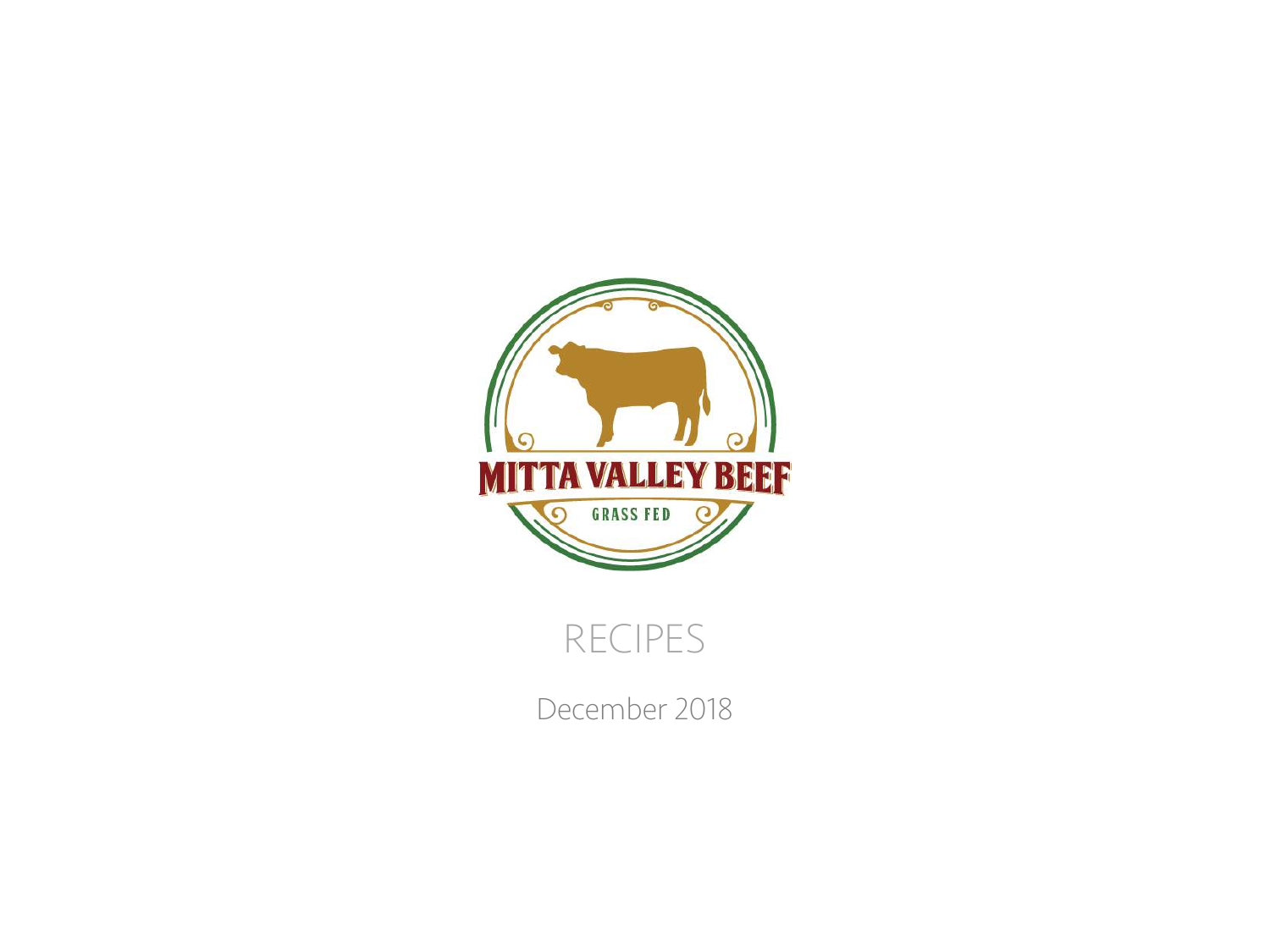

# Beef Bourguignon in the camp over with dumplings

INGREDIENTS 1kg diced MVB beef 2 Onions 3 Carrots 10 Mushrooms 8 Tomatoes 5 Bacon Rashers 1 x Packet French onion soup 1/2 Bottle Red Wine Water to add

Dumplings 2 x Cups self raising flour 1/4 cup water

#### METHOD

1. Heat Camp Oven

2. Coat diced beef in French onion soup mix, oil camp oven and toss beef and bacon into camp oven to seal off

3. Add remaining vegetable and red wine, stir around well and then replace lid on the camp oven

- 4. Place camp oven in coals or hang above fire
- 5. Check every 30mins and add water if needed

Cook until tender and rich

6. Prepare your dumplings by mixing the flour and water looking for a dough like consistency, roll up into golf ball sized balls and place in the top of the camp oven, replace lid and leave for a further 30mins

6. Serve with mash potatoes

7. Enjoy with friends around the fire!







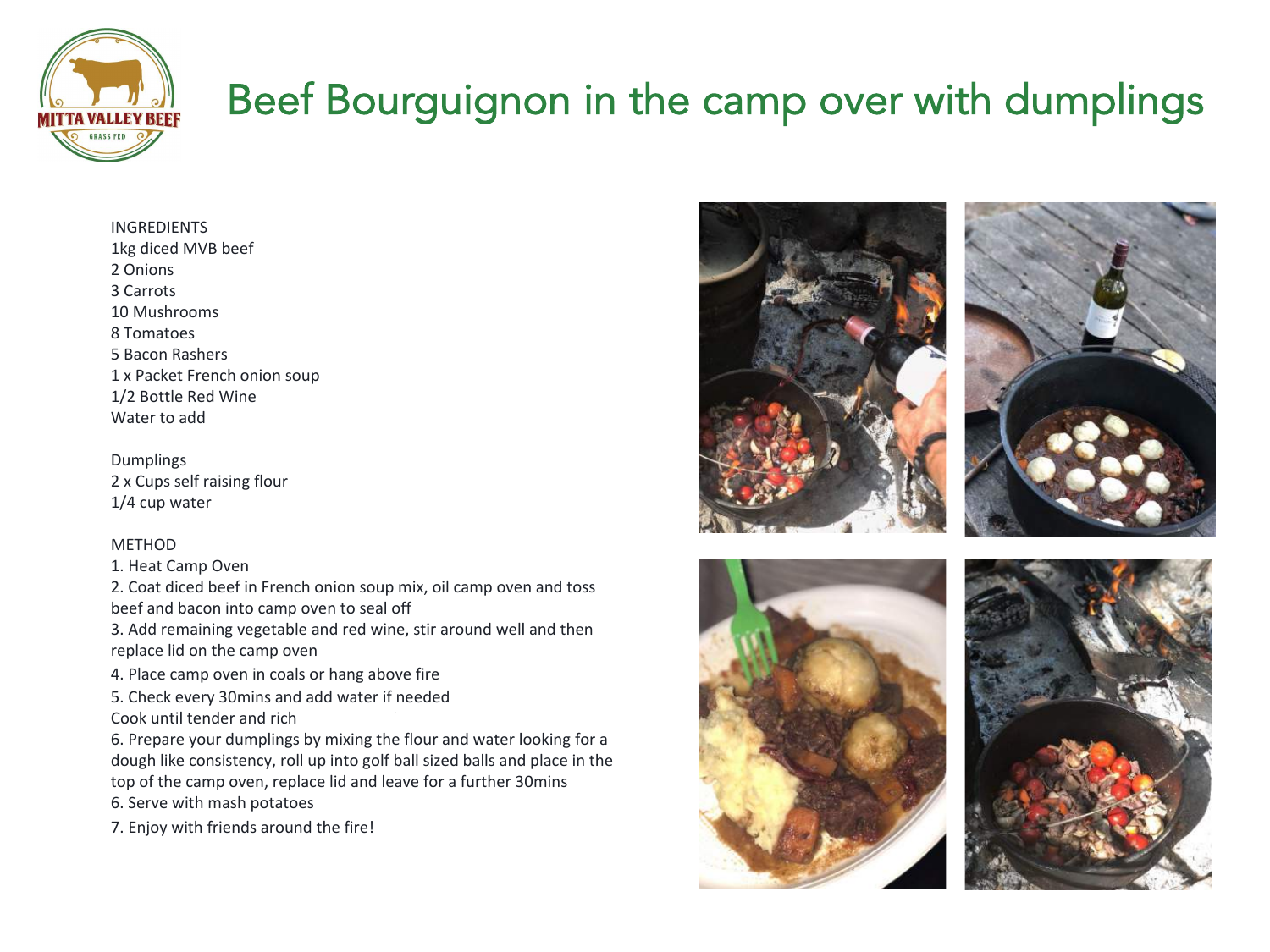

## Massaman Curried Beef Cheeks

#### INGREDIENTS

4 x Beef Cheeks 2-3 Dessert Spoons Massaman Curry Paste 2 x 400ml tins coconut milk 1 x Red Onion 4 x Red Potatoes 1 x Bunch Choy Sum (bok choy) 1 x Small bag of Fried Shallots

#### **METHOD**

1. Seal beef cheeks in casserole dish, remove cheeks and set aside 2. Add sliced onion and 2-3 dessert spoon of curry paste (more/less depending on your taste) and gently cook for 2 minutes, halves potatoes and add them also

3. Add coconut milk, stir to combine then add beef cheeks back into it, Gently bring to simmer then put cover with tin foil and place in the oven at 160dg for 2hrs (or until cheek are tender)

4. Once curry is done, steam choy sum and serve with a sprinkle of fried shallots

5. Enjoy!

Left over curry sauce?? Boil it up with pumpkin and make a delicious curry pumpkin soup for tomorrow night!

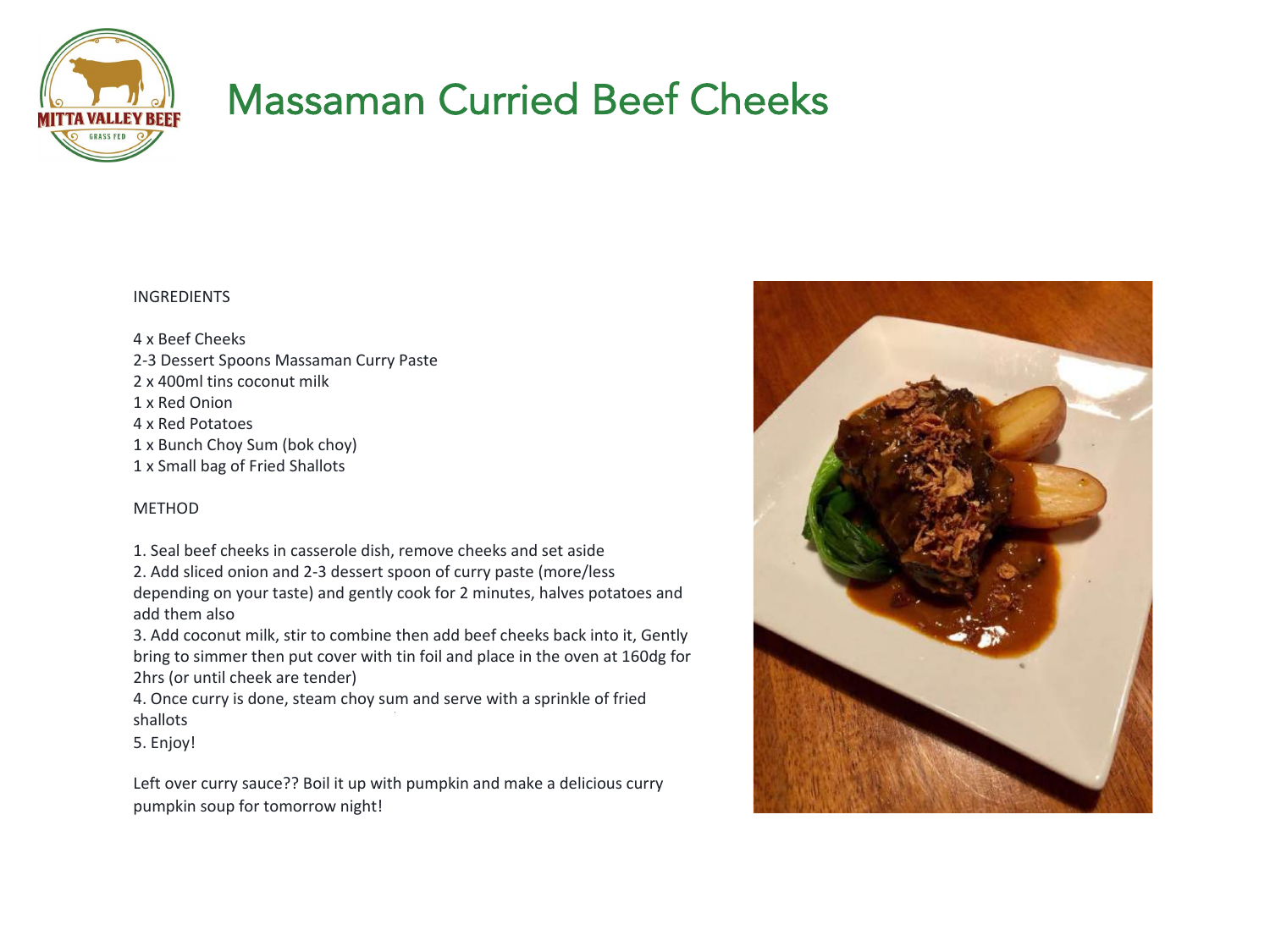

# Mitta Valley Beef Lasagne

*The "Meat Lover" is back with a Family Friendly, veggie filled, cold night tummy warmer! Loaded with hidden vegetables and flavour filled!*

#### Serves 6-8

#### **INGREDIENTS**

- 1 x Large packet instant lasagne sheets
- 800g Mitta Valley Beef Mince
- 1 x zucchini
- 2 x carrots
- 1 x onion
- 3 x gloves garlic
- 1 x sachet tomato paste
- 1 x large jar tomato pasta sauce
- 1 x cup grated cheese
- 1 x cup breadcrumbs
- Water to add

### White Sauce

- 50g butter
- 50g plain flour
- Milk to add
- 1. Brown mince in a hot pan until nice and dry
- 2. Blend together zucchini, carrot, onion, garlic and tomato paste until smooth and add a qrt at a time to the mince until its looking dry
- 3. Add the tomato pasta sauce and a cup of water, stir in, season to taste. Place the lid on the pan and let it simmer on low for 40- 60mins. Stirring occasionally
- 4. Prepare the white sauce
- 5. Layer the lasagne, beef mix followed by pasta until the pasta is all gone. Thin layers are great, the more layers the better! Spread the white sauce across the top, followed by a layer of breadcrumbs and cheese
- 6. Cook in the oven covered for 1 hour and then uncovered for a further 30mins to get the top nice and crunchy.
- 7. Serve with a simple salad and enjoy!